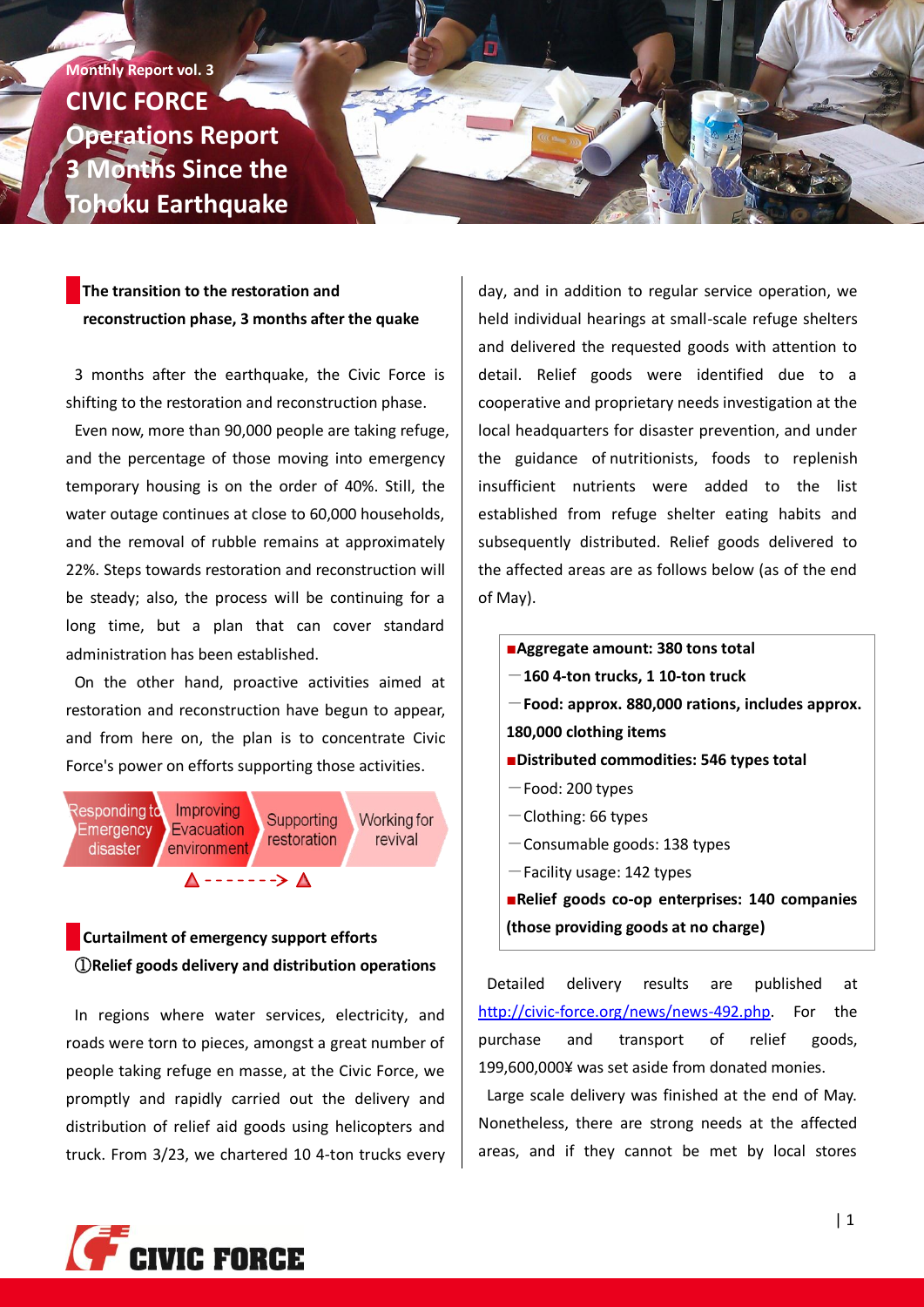reopening, there is a plan to deal with them on a flexible basis. In addition, on the Internet declaration of relief good support can be accepted at the "Dekiru koto" site [http://dekirukoto.fm/,](http://dekirukoto.fm/) where new acceptance of declarations of support has been established. From 160 declarations of support, 45,000 items of 40 kinds of relief goods have been delivered.

# **Curtailment of emergency support efforts** ②**Restoration efforts for the distribution of goods**

In Oshima, the largest inhabited outlying island in the Tohoku region, the jumbo car ferry called the "National Highway" was re-commissioned on 4/27. Hereafter, it will be coming and going carrying vehicles going to the mainland for hospitals or shopping, a large amount of food and medicine, support trucks and temporary housing construction materials, and construction vehicles. It will also be able to carry out trash and rubble from the island to the mainland. Recently, on 6/11, 14 house trailers arranged and supplied by the Civic Force, in particular, are being transported in three special shipments (picture below).



Civic Force arranged and implemented a car ferry from Hiroshima, taking responsibility of initial sundry expenses. So that it could be commissioned at an early stage, the early costs as well as the fuel expenses of the first month, in total approximately 17,000,000 ¥, are being taken care of by the Civic Force (6,740,000¥ so far). From June, funds from the Civic Force will be used not for relief but for stable services, including completing payment of the car ferry funds.

### **Curtailment of emergency support efforts**  ③**Hand-built bath operations**

At the community refuge shelter in Minamisanriku, even now the water outage situation is continuing, and requests for baths are continuing as well. At the Civic Force, seeing the scene of baths heated directly from underneath made by all the local people, from 3/30 the construction of baths was commenced. Local carpenters and volunteer carpenters from Tokyo, along with the local people, built 6 baths within Minamisanriku, and now they are being used for family visits on weekends. Students returning from club activities and stopping by on weekdays have dubbed them the "Region's Baths."

Presently, we are trying to complete handing over operations to the region's people. Specifically, immediately after the earthquake, much was washed away by the tsunami, and it was difficult to come by tea, but we switched to kerosene hot water heaters, and tea preparation time was drastically reduced. Also, in order to reduce the stress of securing water, the local people are temporarily using the water wagon arranged by the Civic Force (picture below) to draw water, and we are switching over to a proper water supply system. Until now, 11,450,000¥ has been used for material expenses etc. for the bath operations.



**"The outdoors really are this peaceful, aren't they?" - Continuing Operations**

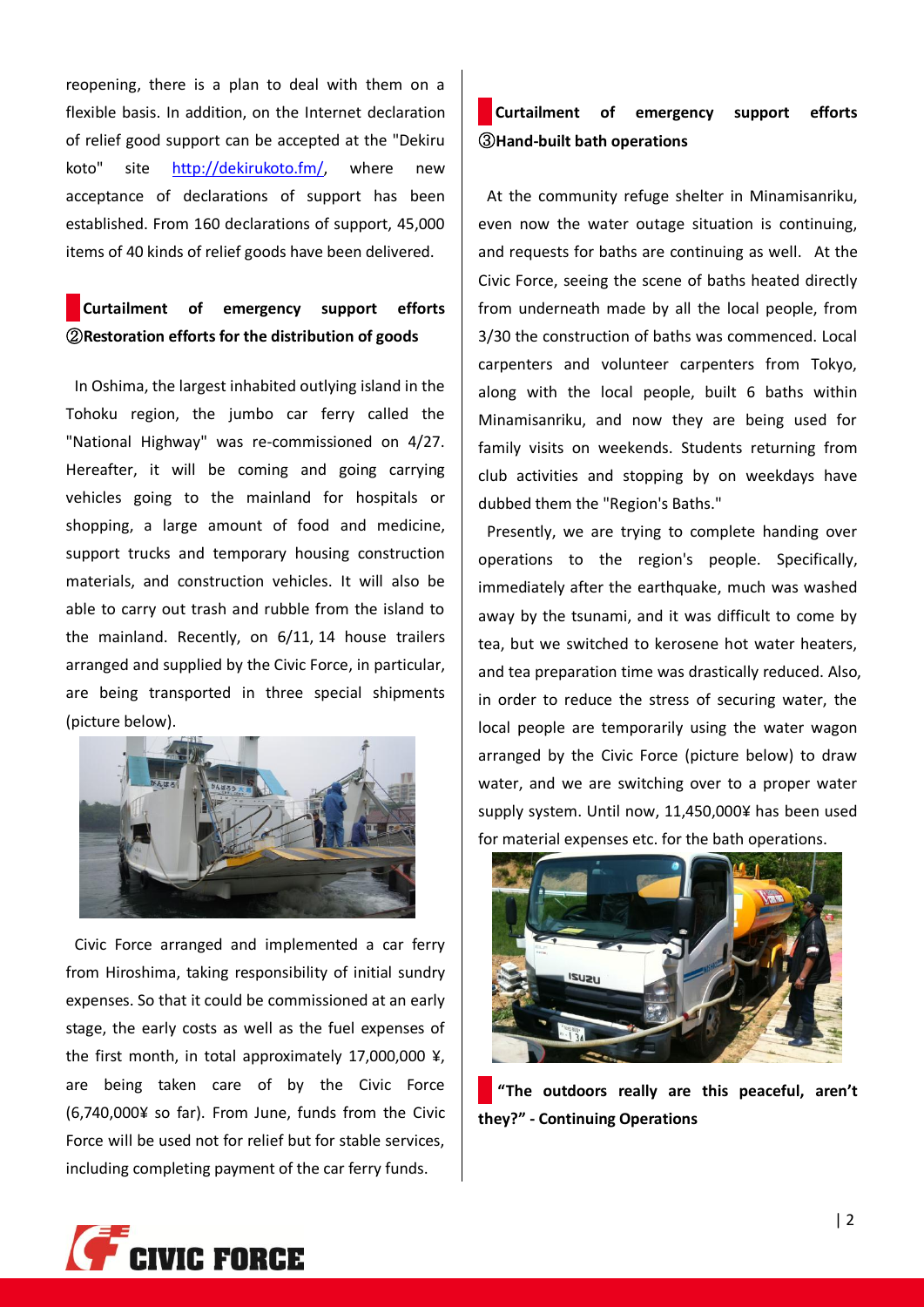In Civic Force's cooperative partner operations, NPO Aichi Net heard one thing from those consulted. The NPO Aichi Net established a psychological care center christened "Kokoro-no-Sato (Mind's Home)" in a house trailer in Ofunato Civic Cultural Center and Library and are accepting psychological care requests. People swallowed up by the tsunami right in front of their eyes are even now passing every day in a state of mental disquiet. After the end of care, people who were able to shift their attention to the world outside of themselves are little by little facing rebuilding their lifestyles.

Cooperating in the same way, the On The Road NPO supported the restoration of businesses, and one Japanese pub owner made the following powerful comment: "Thanks to you this store was able to reopen. Thank you, truly. But, in this earthquake disaster, many of my friends passed away and many became victims. Without forgetting that, after etching it firmly into my heart, I have to move forward willingly. I won't ask for it all. Just half is okay, I earnestly hope for a town where the light shines like in the old days. Ishinomaki will absolutely be reborn. I'm counting on it."

## **Towards an in depth look at the needs of affected areas**

From April, Civic Force has been vigorously developing cooperative operations with partner organizations. More than in times of peace, in times of disaster, as Civic Force partner organization along with specialized organizations, there is a plan to answer emergency support needs not previously met. Excluding Save the Dog, each operation has contributed somewhere on the order of 10,000,000¥. In the case of donations, in close scrutiny with external specialists, Civic Force is monitoring each organization and operation details at the affected areas, in addition to the monthly report.

#### **Civic Force Cooperative Partner Operations**

■**Japan Association for Refugees** × Civic Force

From April, the next three operations were developed.

- 1) Confirmation of people's safety and the provision of multilingual news, the provision of emergency relief goods immediately after the earthquake: food etc. for three weeks for domestic Kurdish, Ethiopian, Ugandan, Cameroonian, Burmese, and other refugees, provided 16 times for 278 people. Also, in the Tohoku region, provision of lifestyle and health information to approx. 100 suffering Filipina women.
- 2) "Returning the favor" refugee volunteers: Refugees and Japanese citizens formed a team "returning the favor to the second hometown Japan" within various places in Iwate Prefecture. The volunteer activities, comprising 519 participants (10% refugees), include the removal of rubble and mud as well as more.
- 3) Support for women: In cooperation with the Iwate Prefecture Japanese Midwives' Association and others, the bodies and health of women forced into the uncomfortable refuge shelter lifestyle are being supported. 400 "Woman's Everything" bags were distributed within Iwate Prefecture. In the bags, domestic violence prevention and other pamphlets were also enclosed.

#### ■ **NPO Aichi Net**× Civic Force

From the end of April, a psychological consultation base in Ofunato and circuiting counseling operations are being developed. Specifically, on the order of 5 clinical psychologists are circuiting at refuge shelters and speaking with people for whom psychological care is necessary. They are also overlooking the cases of

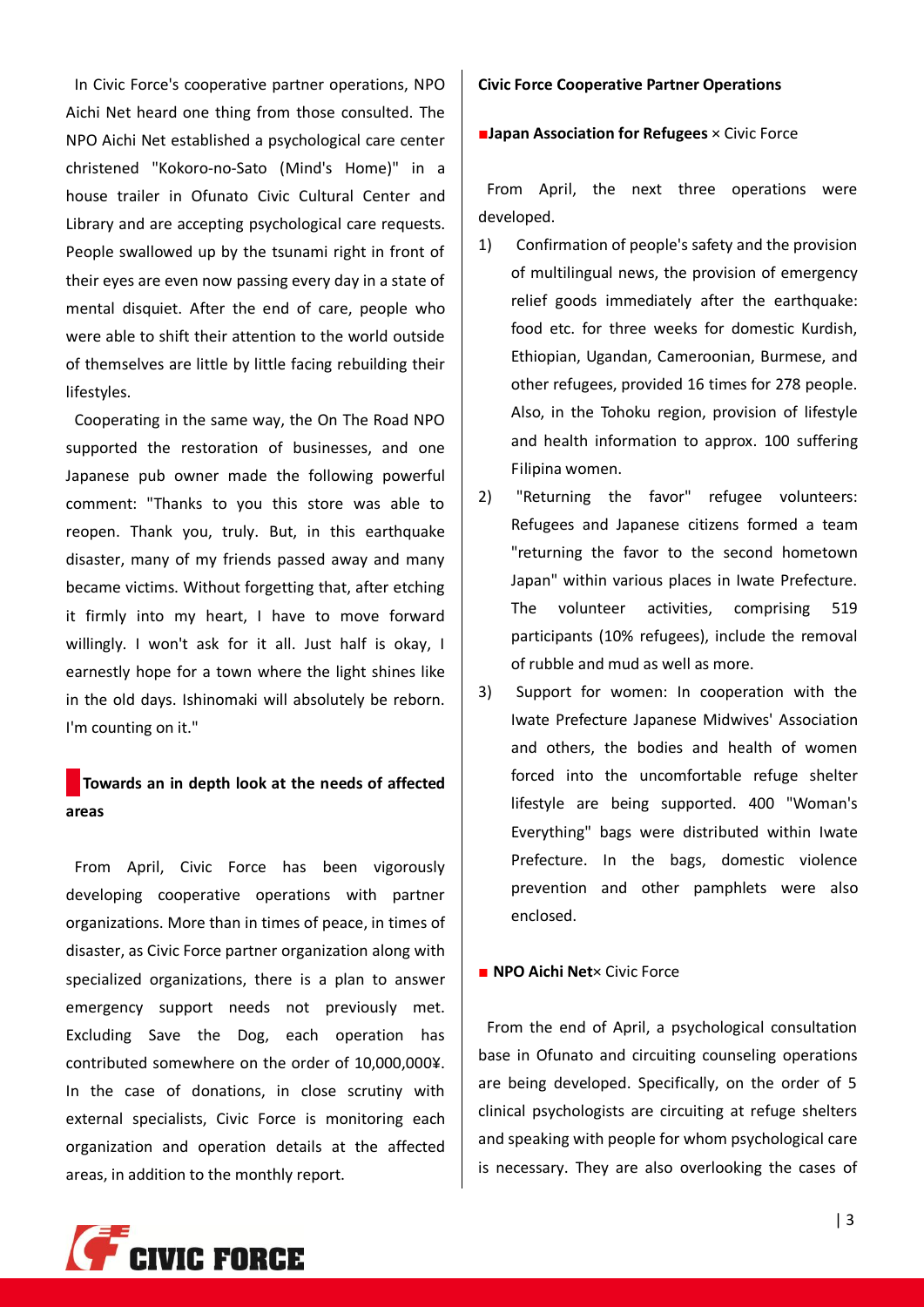elderly couples moved to temporary housing; presently, in regards to those residing at temporary housing, they are struggling to keep in close touch with other regional supporters including medical teams and local medical associations, public health nurses and care managers, other NPOs and more, and the plan is to persist with door-to-door visits aimed at dealing with isolation and alcoholism.

#### ■**PEACEBOAT** × Civic Force

From April, amongst the implementation of support operations for victims in Ishinomaki, PEACEBOAT has been developing the following two operations.

- 1) Coordination of emergency rice distribution: Of the 74,215 rations of rice distributed by Ishinomaki Disaster Recovery Assistance Council, PEACEBOAT delivered 23,320 rations at 26 refuge shelters in the city.
- 2) Coordination of volunteers: receiving individual volunteers and implementing systematic management of dispatch. Has dispatched until now approx. 15,500 people (1 day of work=1 person) to 550 shops and homes.

#### ■**On The Road** × Civic Force

From April, conducting widespread reception and dispatch of volunteers in Ishinomaki.

- 1) Volunteer reception and dispatch: constructed an individual volunteer reception base, until now received 1,421 volunteers and completed mud removal at 414 shops and homes.
- 2) Support for refuge shelters and those living at refuge shelters: 173 volunteers provided emergency distribution of 2,402 rations of rice. Also, 143 volunteers provided a haircut and massage service, 117 people used them.
- 3) Restaurant regrowth project: To reopen shops damaged by the earthquake and tsunami as much

as possible, 39 volunteers aided in the reopening of 2 shops. Presently also, they are in the middle of aiding another 6 shops.

#### ■**Save the Dog** × Civic Force

From April, Minamisouma, Fukushima Prefecture, Save the Dog conducted operations to care for dogs separated from their owners, and in addition to caring for 19 animals, other organizations in the same region are looking after another 5 dogs. In addition to performing care necessary for injury, illness, and rearing for each rescued dog, they uploaded a video and picture of each dog to a public website, and searched for the owners. Until now 17 of the dogs' owners have been specified, 9 of which have confirmed that they can continue to keep their pets and were able to reply. Concerning the pets whose already specified owners cannot continue to raise them, they are searching for foster homes, and have held 4 foster home matching events until now. One dog has been determined compatible with a foster owner, and the two are presently in a trial period.

# ■**NGO Collaboration Center for Hanshin Quake Rehabilitation** × Civic Force

Based in Tono, Iwate Prefecture, a rear base constructed in order to carry out detailed support in the Iwate Prefecture coastal region is providing aid. In regards to the coastal area largely damaged by the tsunami, the model for providing support from inland areas is under observation nationally and with leadership from all self-governing bodies. NGO Collaboration Center for Hanshin Quake Rehabilitation, cooperating with all types of local organizations as well as Tokyo and Kansai self-governing bodies, is providing advice for the initial construction of the volunteer base "Tono Volunteer Support Center (Tono Magokoro Facility)," victim rebuilding support efforts "Tono

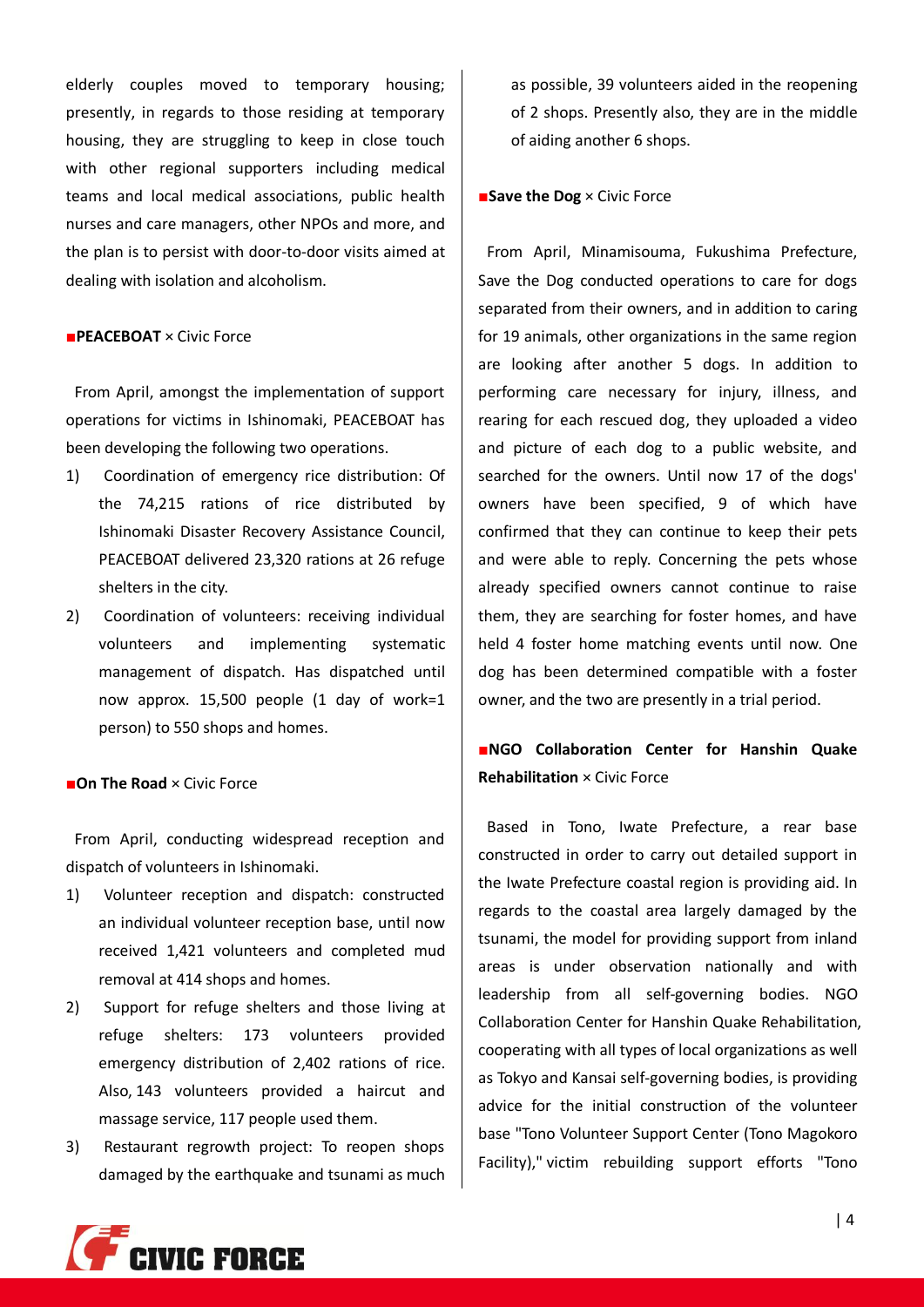Magokoro," and the private volunteer network "Tono Magokoro Net."

### ■ Seikatsu Club Yamagata Cooperative Association  $×$ Civic Force

From May, a base formed in Yonezawa, Yamagata Prefecture is developing prevention for overly self-reliant aid and isolationism for people from Fukushima Prefecture taking refuge within Yamagata Prefecture, centering on lifestyle aid for the approximately 1,000 people taking secondary shelter in Yonezawa. Specifically, in addition to implementing formal tea parties almost every day at secondary refuge shelters, every kind of business conducted them together. Also, regarding people taking refuge in Rikuzentakata, Iwate Prefecture, Ishinomaki, Miyagi Prefecture, Kesennuma and Oshima machi, Koriyama, Fukushima Prefecture and Minamisouma, it is conducting provision of news, foodstuffs, and other lifestyle relief goods.

The present state of affairs of cooperative partner enterprise activities are always reported on the Civic Force homepage.

#### **Supporting Industry Reconstruction Efforts**

At the Civic Force, there is a plan for forward movements for the restoration and rebuilding and to continue proactively supporting the affected areas.

■**The lifestyle that has quickly quieted down, even if just a little bit - Lifestyle Rebuilding**

In regards to the lifestyle rebuilding of people in the affected areas, we will continue to support the removal of phenomenon that have become a barrier.

Specifically, in addition to providing approximately 1,000 plywood panels for repairing houses, we are loaning 14 house trailers through local organizations free of charge as well as developing other activities for people who want to repair their houses while residing in emergency temporary housing (picture below: house trailers unloaded from the ferry). Also, at the Civic Force, there is a plan to supply 1,200 emergency tents to make temporary residential areas necessary for the repair of houses.

Furthermore, 6 house trailers established within Minamisanriku will be used by support leaders like health care providers and fire departments, and we are planning on continuing support operations at length without slowing down.



Also, we are continuing to examine and coordinate the way central management ought to go about the provision of lifestyle information necessary for individuals to rebuild their lifestyles. We have centralized management of information at the national, prefectural, and city level, and if a consultation time in the future should appear, we are thinking about whether the lifestyle rebuilding of victimized people can be accelerated or not.

### ■**Bolstering the region with the power of business - Restoration of Industry**

As expected, the thing that will make the region vigorous once again is business. The Civic Force is effectively investing the citizen's power in disaster support in particular for enterprises and administrations, but as for the restoration of the